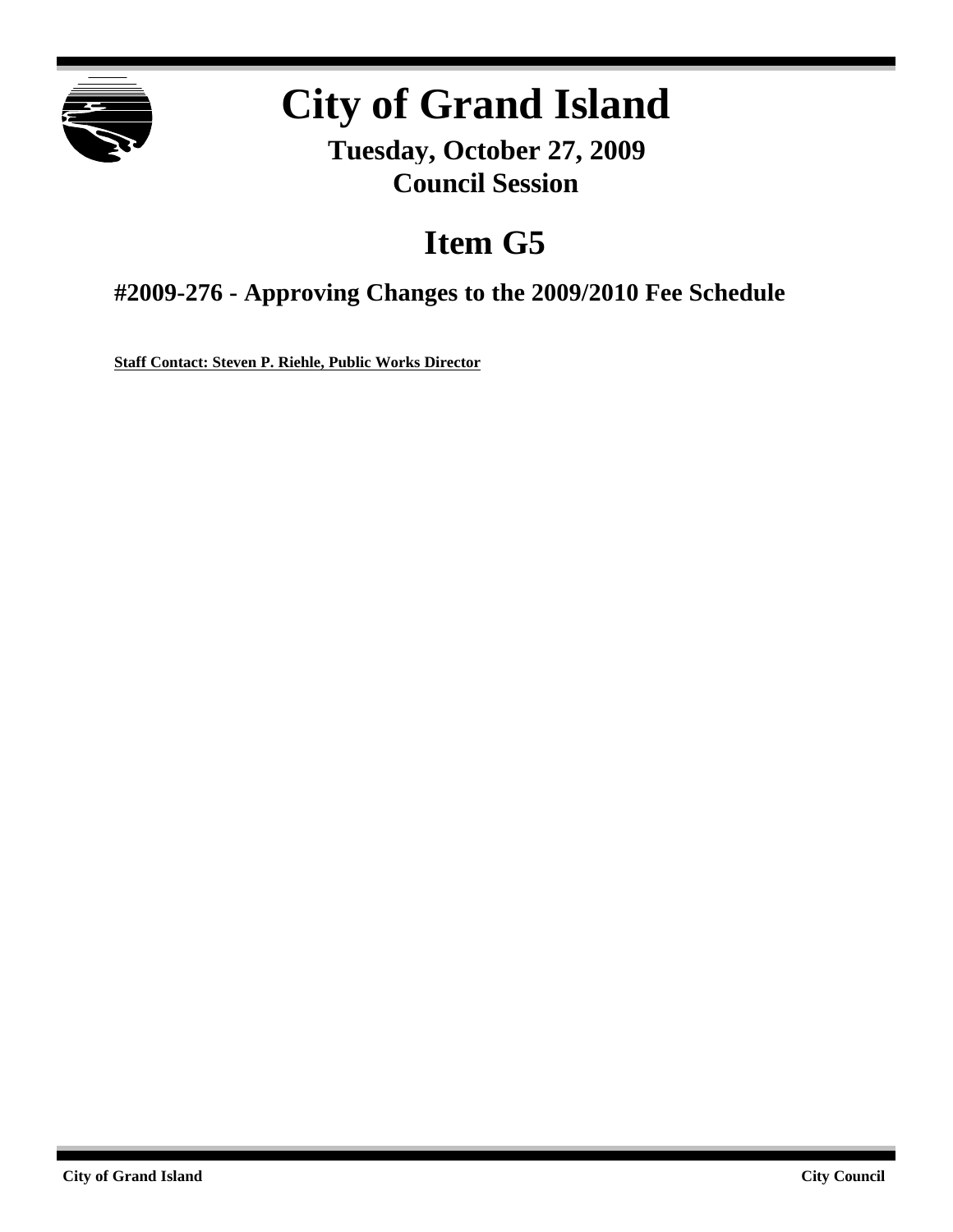### **Council Agenda Memo**

| From:           | Steven P. Riehle, Public Works Director         |
|-----------------|-------------------------------------------------|
| <b>Meeting:</b> | October 27, 2009                                |
| Subject:        | Approving Changes to the 2009/2010 Fee Schedule |
| Item $#$ 's:    | $G-5$                                           |
| $Presenter(s):$ | Steven P. Riehle, Public Works Director         |

#### **Background**

The City Council approved Black & Veatch's Cost of Service Based Rate Study Report at the June 9, 2009 city council meeting.

The study recommended that there be 3 flow rate charges. The  $1<sup>st</sup>$  flow rate charge would be for customers that use the City's saintary sewer collection system. The  $2<sup>nd</sup>$  flow rate charge would be for low strength industrial customers using the City's collection system. The 3rd flow rate charge would be for customers that build, own and maintain the sanitary sewer main that connects directly to the city's Waste Water Treatment Plant (WWTP). Customers that do not use the city's collection system are not charged for the cost to own and maintain that system.

#### **Discussion**

The rates that were recommended in Black & Veatch's report were incorporated into the Fee Schedule that was approved at the June 23, 2009 city council meeting. The rates inadvertently omitted the 3rd flow rate charge for customers that do not use the collection system and are connected directly to the city's WWTP.

During discussions with consulting engineers on the WWTP capacity, the rate study, and industrial waste water permitting, it was recommended that the fee schedule for Ammonia be changed to Total Kjeldahl Nitrogen (TKN) because TKN is the parameter used in the WWTP's discharge permit issued by the Nebraska Department of Environmental Quality.

The flow rate charge and switch to billing for TKN instead of Ammonia should be added to the fee schedule and be retroactive to October 1, 2009 to match other changes to the fee schedule that began on October  $1<sup>st</sup>$ .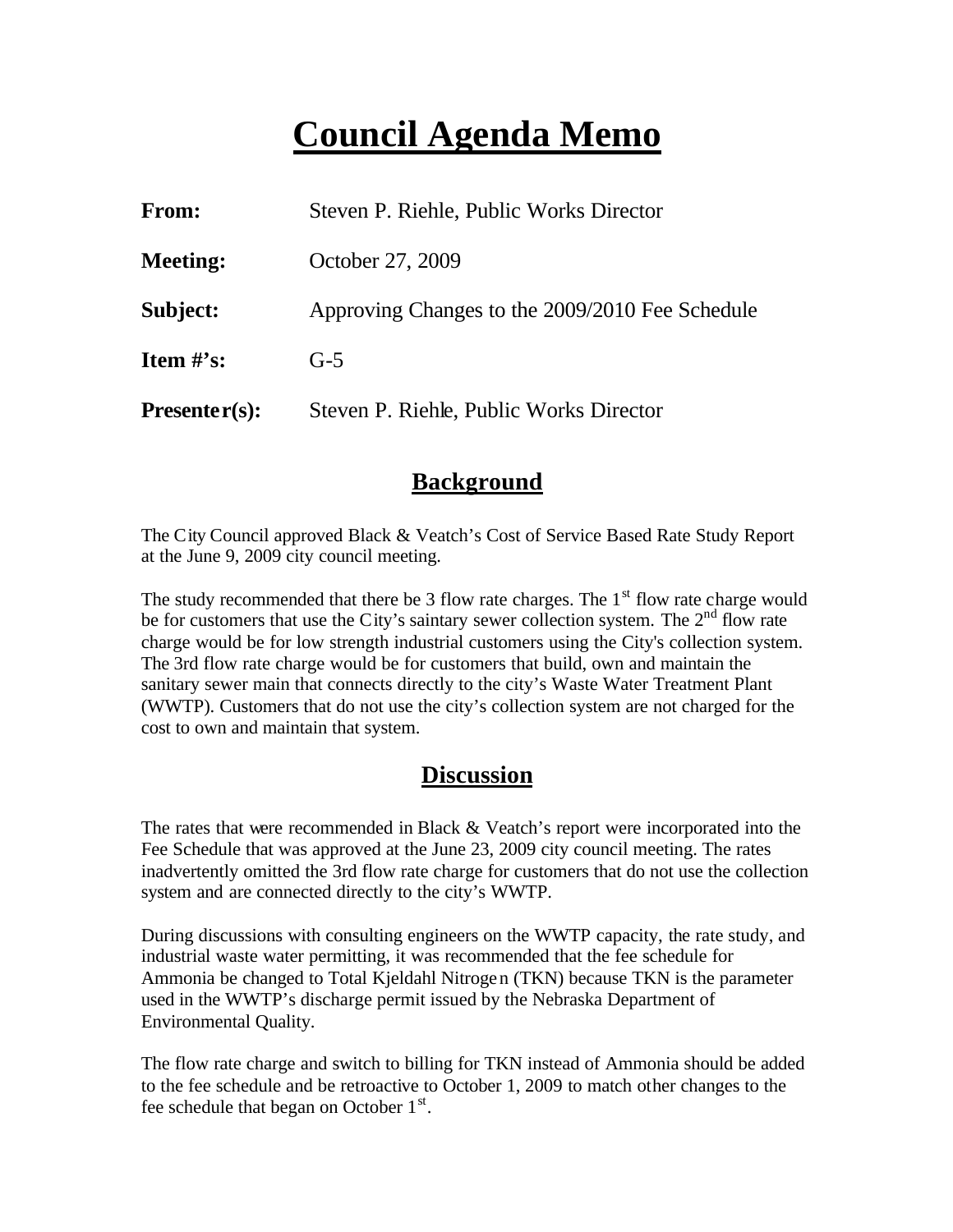#### **Alternatives**

It appears that the Council has the following alternatives concerning the issue at hand. The Council may:

- 1. Move to approve
- 2. Refer the issue to a Committee<br>3. Postpone the issue to future date
- Postpone the issue to future date
- 4. Take no action on the issue

### **Recommendation**

City Administration recommends that the Council approve the recommended fees.

### **Sample Motion**

Move to modify the existing fee schedule.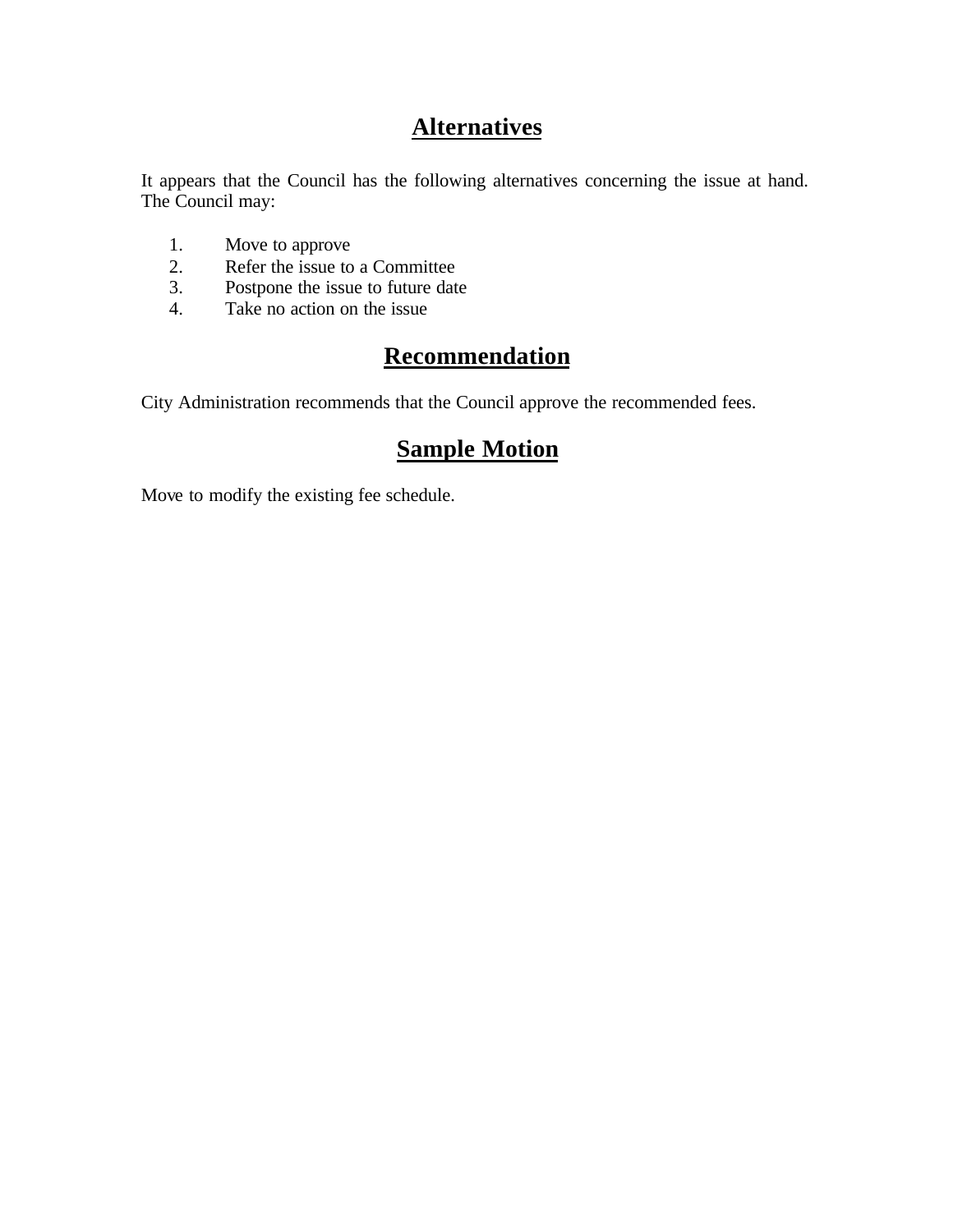#### Wastewater **Treatment Fee Schedule**

| <b>WASTEWATER TREATMENT</b>                                    | <b>FY 2008</b> | FY 2009 | FY 2010 | Revision |
|----------------------------------------------------------------|----------------|---------|---------|----------|
|                                                                |                |         |         |          |
| Sewer Tap Permit (SEE ENGINEERING FEES)                        |                |         |         |          |
| Sewer Service Charge Per Month                                 | 8.00           | 8.24    | 8.24    |          |
| Monthly Sewer Bill For Customers Not Hooked To City Water      | 18.68          | 19.24   | 19.24   |          |
| TV Inspection of Sanitary Sewer (Minimum \$100.00 Charge)      | 0.59           | 0.61    | 0.61    |          |
|                                                                |                |         |         |          |
| <b>SEPTIC TANK CHARGES</b>                                     |                |         |         |          |
| Charge For Septic Tank Sludge Minimum Fee                      | 7.42           | 7.64    | 7.64    |          |
| Charges For Septic Tank Sludge Per 100 Gallons                 | 6.76           | 6.96    | 6.96    |          |
| Charges For High Strength Septic Sludge Per 1,000 Gallons      |                | 400.00  | 400.00  |          |
|                                                                |                |         |         |          |
| <b>FLOW CHARGES</b>                                            |                |         |         |          |
| Cost per 100 Cubic Feet of Flow (customers discharging         |                |         |         |          |
| directly into City's Treatment Plant)                          |                |         |         | 1.29     |
| Cost per 100 Cubic Feet of Flow (customers using City's        |                |         |         |          |
| collection system)                                             | 1.33           | 1.37    | 1.45    |          |
| Cost per 100 Cubic Feet of Flow (low strength customers        |                |         |         |          |
| using City's collection system)                                | 0.41           | 0.42    | 0.58    |          |
|                                                                |                |         |         |          |
| <b>INDUSTRIAL WASTE SURCHARGES</b>                             |                |         |         |          |
| BOD Charges \$/lb Over 250 mg/l                                | 0.2724         | 0.2806  | 0.2806  |          |
| SS Charges \$/lb Over 250mg/l                                  | 0.2116         | 0.2180  | 0.2180  |          |
| Oil & Grease \$/lb Over 100 mg/l                               | 0.0111         | 0.0115  | 0.1465  |          |
| Ammonia Total Kjeldahl Nitrogen (TKN) (\$/lb Over 30 mg/l)     | 0.3620         | 0.3729  | 0.5539  |          |
|                                                                |                |         |         |          |
| LOW STRENGTH INDUSTRIAL SERVICE FOUR-PART                      |                |         |         |          |
| <b>CHARGES</b>                                                 |                |         |         |          |
| BOD Charges (\$/lb Over 0 mg/l)                                | 0.2724         | 0.2806  | 0.2806  |          |
| SS Charge (\$/lb Over 0 mg/l)                                  | 0.2116         | 0.2180  | 0.2180  |          |
| Oil & Grease (\$/lb Over 0 mg/l)                               | 0.0111         | 0.0115  | 0.1465  |          |
| Ammonia Total Kjeldahl Nitrogen (TKN) (\$.lb Over 0 mg/l)      | 0.3620         | 0.3729  | 0.5539  |          |
|                                                                |                |         |         |          |
| <b>HYDROGEN SULFIDE CHARGES</b>                                |                |         |         |          |
| Total Sulfide Charges For Industrial discharging directly into |                |         |         |          |
| City's Treatment Plant = \$9160.00/per month- Plus Total       | 0.1215         | 0.1252  | 0.3569  |          |
| Sulfide \$/lb Over 0 mg/l                                      |                |         |         |          |
| Total Sulfide \$/lb Over 0 mg/l (for customer's using City's   | 0.1215         | 0.1252  | 0.3569  |          |
| collection system)                                             |                |         |         |          |